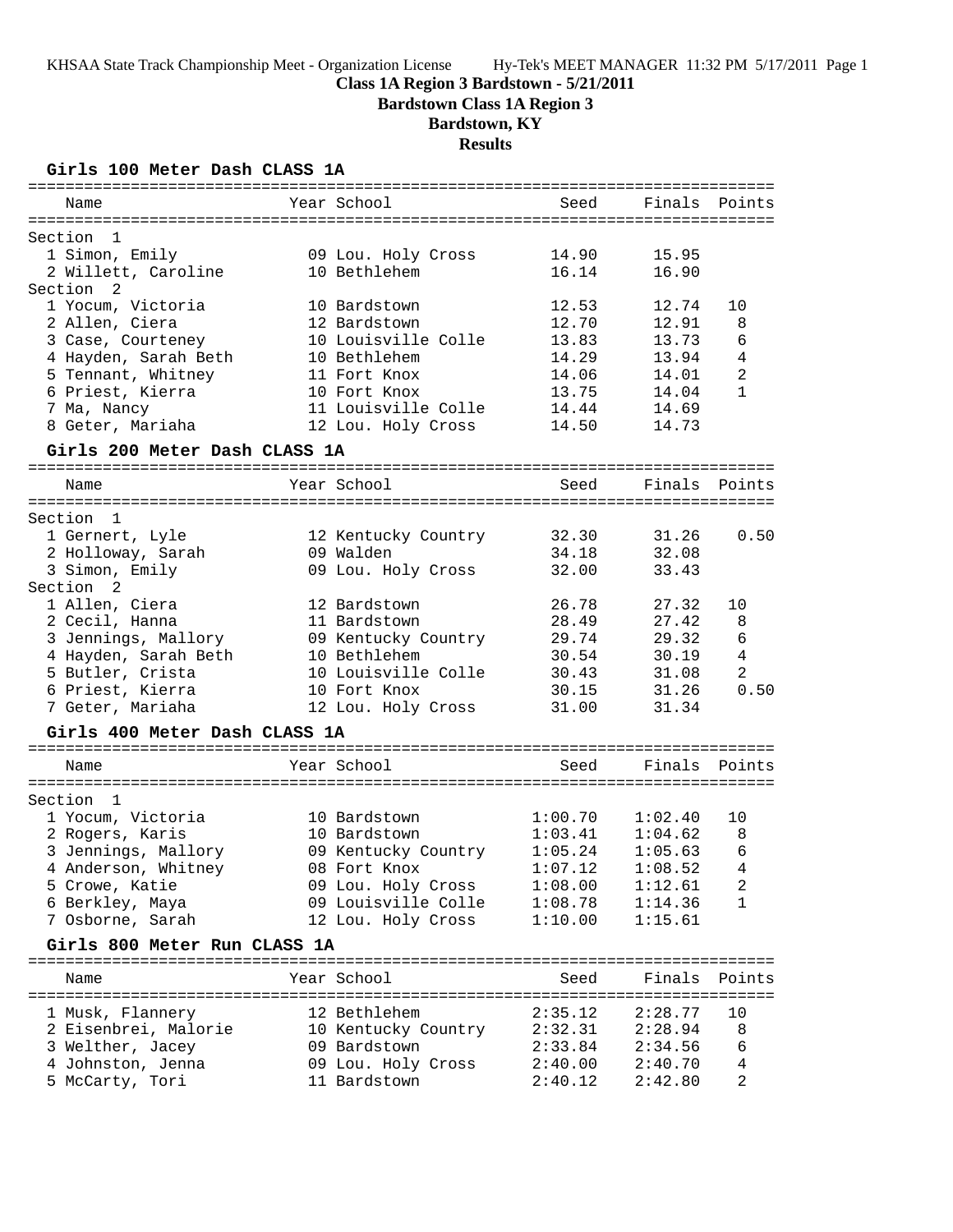**Class 1A Region 3 Bardstown - 5/21/2011**

**Bardstown Class 1A Region 3**

#### **Bardstown, KY**

#### **Results**

#### **....Girls 800 Meter Run CLASS 1A**

| 6 Schum, Sara    | 12 Lou. Holy Cross  | 2:37.00 | 2:57.28 |  |
|------------------|---------------------|---------|---------|--|
| 7 Kohler, Alyssa | 08 Fort Knox        | 2:56.67 | 2:59.55 |  |
| 8 Reisz, Leanne  | 11 Louisville Colle | 2:53.99 | 3:01.92 |  |
| 9 Hill, Taylor   | 07 Fort Knox        | 2:57.74 | 3:04.12 |  |
| 10 Nugent, Sarah | 10 Louisville Colle | 3:03.30 | 3:07.58 |  |

#### **Girls 1600 Meter Run CLASS 1A**

================================================================================ Name Year School Seed Finals Points ================================================================================ 1 Wathen, Kaitlyn 10 Bardstown 5:57.36 5:41.63 10 2 Hill, Sydney 08 Fort Knox 5:45.97 5:45.71 8 3 Brenzel, Samantha 08 Walden 6:12.09 5:52.47 6 4 Maseidrag, Stine 11 Bardstown 6:05.23 6:07.55 4 5 Schum, Sara 12 Lou. Holy Cross 5:57.00 6:14.56 2 6 Johnston, Jenna 09 Lou. Holy Cross 6:02.00 6:19.56 1 7 Westrum, Samantha 10 Louisville Colle 6:33.10 6:24.97 8 Riney, Nichol 10 Bethlehem 6:15.00 6:25.52 9 Nugent, Sarah 10 Louisville Colle 6:31.30 6:25.54 10 Hill, Rhianna 10 Fort Knox 6:29.49 6:41.37

#### **Girls 3200 Meter Run CLASS 1A**

================================================================================ Name Year School Seed Finals Points ================================================================================ 1 Bode, Sarah 11 Louisville Colle 11:55.30 11:45.48 10 2 Hill, Sydney 08 Fort Knox 12:16.84 12:12.22 8 3 Brenzel, Samantha 08 Walden 12:21.26 6 4 Wathen, Kaitlyn 10 Bardstown 13:34.46 12:29.64 4 5 Maseidrag, Stine 11 Bardstown 13:07.91 13:15.25 2 6 Bernhagen, Brittany 10 Lou. Holy Cross 14:00.00 13:54.00 1 7 Carothers, Lily 09 Walden 14:17.12 8 Westrum, Samantha 10 Louisville Colle 15:12.30 14:50.25 9 Blair, Chelsey 12 Lou. Holy Cross 14:30.00 15:25.11 -- Riney, Nichol 10 Bethlehem 13:42.00 DNF

#### **Girls 100 Meter Hurdles CLASS 1A**

| Name                           | Year School         | Seed  | Finals Points |    |
|--------------------------------|---------------------|-------|---------------|----|
| 1 Rosenberg, Lora<br>Section 2 | 10 Walden           | 25.04 | 22.32         |    |
| 1 Gill, Regene                 | 08 Fort Knox        | 16.54 | 16.83         | 10 |
| 2 Culver, Marina               | 12 Bardstown        | 17.40 | 17.55         | 8  |
| 3 Austin, Kiara                | 11 Fort Knox        | 15.92 | 19.94         | 6  |
| 4 Kuerzi, Allye                | 09 Lou. Holy Cross  | 20.00 | 20.02         | 4  |
| 5 Ryan, Carly                  | 10 Lou. Holy Cross  | 19.00 | 20.10         | 2  |
| 6 Gernert, Lyle                | 12 Kentucky Country | 21.43 | 20.35         | 1  |
| 7 Shrewsbury, Haley            | 09 Bardstown        | 18.99 | 20.72         |    |
| 8 Holloway, Sarah              | 09 Walden           | 20.84 | 21.26         |    |
|                                |                     |       |               |    |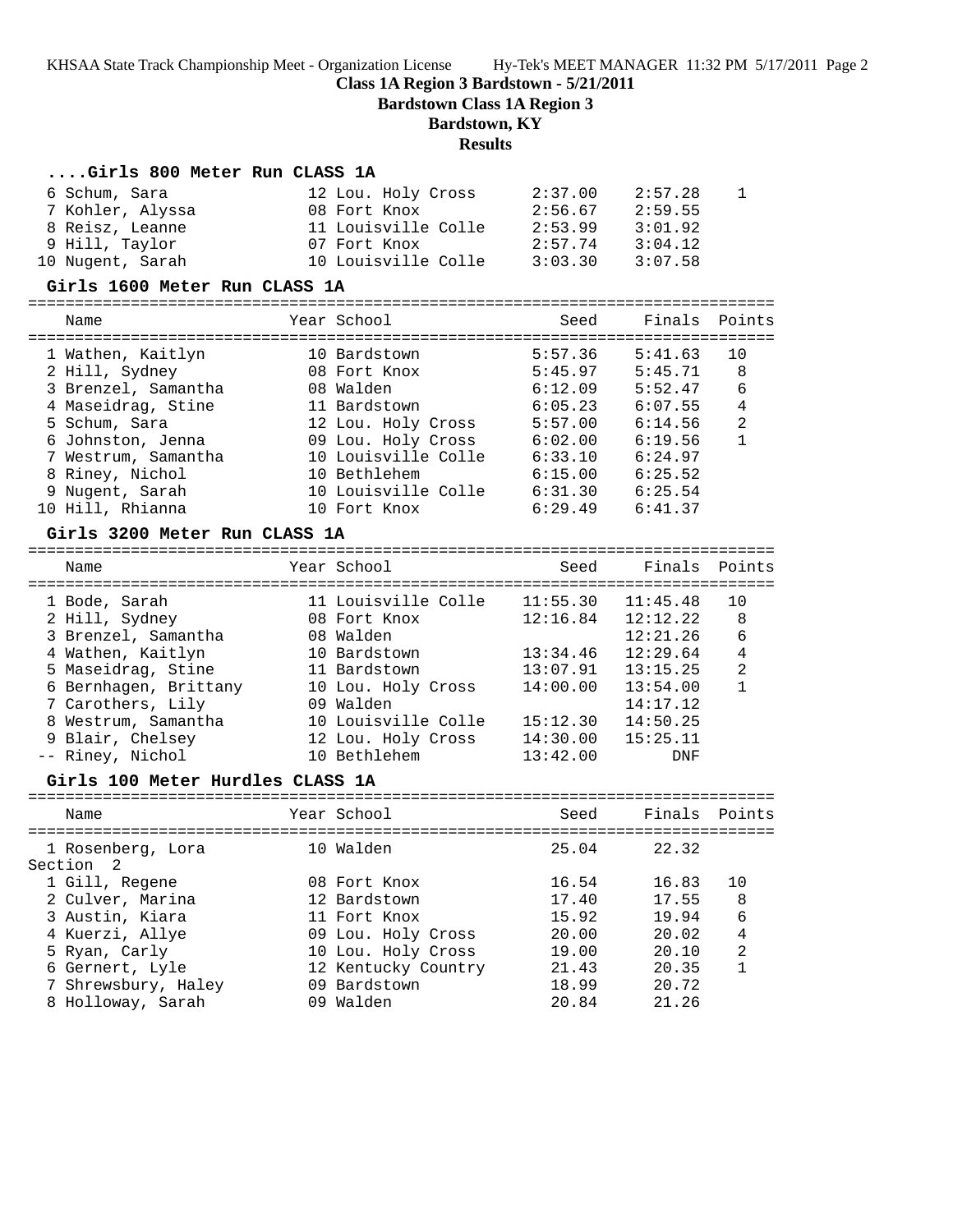### **Class 1A Region 3 Bardstown - 5/21/2011**

**Bardstown Class 1A Region 3**

# **Bardstown, KY**

**Results**

|  |  |  | Girls 300 Meter Hurdles CLASS 1A |  |  |
|--|--|--|----------------------------------|--|--|
|--|--|--|----------------------------------|--|--|

| Name                                             | Year School        | Seed                                           | Finals  | Points |
|--------------------------------------------------|--------------------|------------------------------------------------|---------|--------|
|                                                  |                    |                                                |         |        |
| Section<br>$\overline{1}$                        |                    |                                                |         |        |
| 1 Culver, Marina                                 | 12 Bardstown       | 52.05                                          | 51.24   | 10     |
| 2 Hardt, Elizabeth                               | 12 Lou. Holy Cross | 52.00                                          | 52.04   | 8      |
| 3 Gill, Regene                                   | 08 Fort Knox       | 50.77                                          | 54.34   | 6      |
| 4 Ryan, Carly                                    | 10 Lou. Holy Cross | 54.00                                          | 59.40   | 4      |
| 5 Shrewsbury, Haley                              | 09 Bardstown       | 1:01.10                                        | 1:00.78 | 2      |
| Girls 4x100 Meter Relay CLASS 1A                 |                    |                                                |         |        |
| School                                           |                    | Seed                                           | Finals  | Points |
|                                                  |                    |                                                |         |        |
| 1 Bardstown                                      |                    | 52.16                                          | 52.51   | 10     |
| 1) Coleman, Shannon 10                           |                    | 2) Rogers, Karis 10                            |         |        |
| 3) Cecil, Hanna 11                               |                    | 4) Allen, Ciera 12                             |         |        |
| 5) Shouse, Jocelyn 10<br>7) Brockman, Lyndsey 11 |                    | 6) Litsey, Promise 11<br>8) Yocum, Victoria 10 |         |        |
| 2 Fort Knox                                      |                    | 54.44                                          | 54.42   | 8      |
| 1) Tennant, Whitney 11                           |                    |                                                |         |        |
| 3) Anderson, Whitney 08                          |                    | 2) Priest, Kierra 10<br>4) Gill, Regene 08     |         |        |
| 5) Austin, Kiara 11                              |                    | 6) Hill, Sydney 08                             |         |        |
| 7) Hill, Rhianna 10                              | 8)                 |                                                |         |        |
| 3 Holy Cross (Louisville)                        |                    | 1:00.00                                        | 1:00.81 | 6      |
| 1) Geter, Mariaha 12                             |                    | 2) Kuerzi, Allye 09                            |         |        |
| 3) Osborne, Sarah 12                             |                    | 4) Simon, Emily 09                             |         |        |
| 5) Lundergan, Tiffany 12                         |                    | 6) Hardt, Elizabeth 12                         |         |        |
| 7) Ryan, Carly 10                                |                    | 8) Crowe, Katie 09                             |         |        |
| Girls 4x200 Meter Relay CLASS 1A                 |                    |                                                |         |        |
| School                                           |                    | Seed                                           | Finals  | Points |
|                                                  |                    |                                                |         |        |
| 1 Bardstown                                      |                    | 1:47.64                                        | 1:49.20 | 10     |
| 1) Allen, Ciera 12                               |                    | 2) Rogers, Karis 10                            |         |        |
| 3) Yocum, Victoria 10                            |                    | 4) Cecil, Hanna 11                             |         |        |
| 5) Shouse, Jocelyn 10                            |                    | 6) Culver, Marina 12                           |         |        |
| 7) Coleman, Shannon 10                           |                    | 8) Cook, Mecie 10                              |         |        |
| 2 Fort Knox                                      |                    | 1:55.84                                        | 1:55.70 | 8      |
| 1) Anderson, Whitney 08                          |                    | 2) Tennant, Whitney 11                         |         |        |
| 3) Priest, Kierra 10                             |                    | 4) Gill, Regene 08                             |         |        |
| 5) Austin, Kiara 11                              |                    | 6) Hill, Sydney 08                             |         |        |
| 7) Hill, Rhianna 10                              | 8)                 |                                                |         |        |
| 3 Louisville Collegiate                          |                    | 1:58.24                                        | 1:55.99 | 6      |
| 1) Butler, Crista 10                             |                    | 2) Hertzman, Julie 11                          |         |        |
| 3) Berryman, Elizabeth 10                        |                    | 4) Case, Courteney 10                          |         |        |
| 5) Berkley, Maya 09                              |                    | 6) Ma, Nancy 11                                |         |        |
| 7) Tyler, Mallory 11                             | 8)                 |                                                |         |        |
| 4 Holy Cross (Louisville)                        |                    | 1:59.00                                        | 2:07.92 | 4      |
| 1) Geter, Mariaha 12                             |                    | 2) Kuerzi, Allye 09                            |         |        |
| 3) Osborne, Sarah 12                             |                    | 4) Ryan, Carly 10                              |         |        |
| 5) Crowe, Katie 09                               |                    | 6) Simon, Emily 09                             |         |        |
| 7) Lundergan, Tiffany 12                         |                    | 8) Hardt, Elizabeth 12                         |         |        |
|                                                  |                    |                                                |         |        |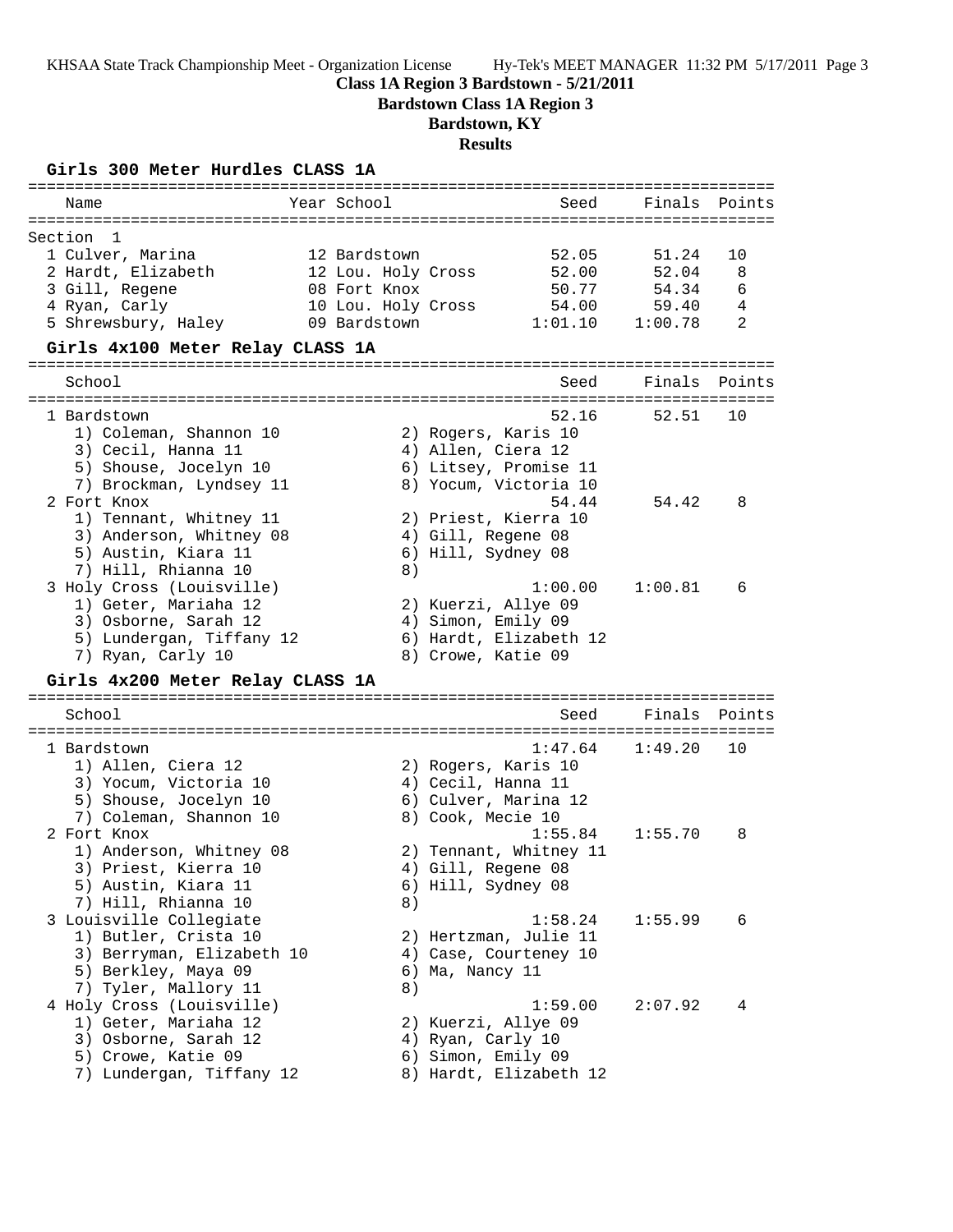#### **Class 1A Region 3 Bardstown - 5/21/2011**

**Bardstown Class 1A Region 3**

### **Bardstown, KY**

**Results**

#### **Girls 4x400 Meter Relay CLASS 1A**

| School                                                                                                                              |    | Seed                                                                                                                      | Finals               | Points  |                |
|-------------------------------------------------------------------------------------------------------------------------------------|----|---------------------------------------------------------------------------------------------------------------------------|----------------------|---------|----------------|
| 1 Bardstown<br>1) Rogers, Karis 10<br>3) McCarty, Tori 11<br>5) Cecil, Hanna 11<br>7) Allen, Ciera 12                               |    | 4:17.53<br>2) Cecil, Emma 08<br>4) Yocum, Victoria 10<br>6) Welther, Jacey 09<br>8) Correro, Madison 11                   | 4:24.11              | 10      |                |
| 2 Louisville Collegiate<br>1) Case, Courteney 10<br>3) Berryman, Elizabeth 10<br>5) Tyler, Mallory 11<br>7) Butler, Crista 10       | 8) | 4:30.47<br>2) Berkley, Maya 09<br>4) Hertzman, Julie 11<br>6) Ma, Nancy 11                                                | 4:26.95              | 8       |                |
| 3 Holy Cross (Louisville)<br>1) Hardt, Elizabeth 12<br>3) Crowe, Katie 09<br>5) Ryan, Carly 10<br>7) Osborne, Sarah 12              |    | 4:36.00<br>2) Schum, Sara 12<br>4) Johnston, Jenna 09<br>6) Geter, Mariaha 12<br>8) Blair, Chelsey 12                     | 4:33.42              | 6       |                |
| 4 Fort Knox<br>1) Tennant, Whitney 11<br>3) Wright, Sasha 12<br>5) Anderson, Whitney 08<br>7) Gill, Regene 08                       | 8) | 4:47.27<br>2) Hill, Rhianna 10<br>4) Hill, Taylor 07<br>6) Hill, Sydney 08                                                | 5:12.34              | 4       |                |
| Girls 4x800 Meter Relay CLASS 1A                                                                                                    |    |                                                                                                                           |                      |         |                |
| School                                                                                                                              |    | Seed                                                                                                                      | Finals               | Points  |                |
| 1 Holy Cross (Louisville)<br>1) Crowe, Katie 09<br>3) Schum, Sara 12<br>5) Blair, Chelsey 12<br>7) Osborne, Sarah 12<br>2 Bardstown |    | 10:42.00<br>2) Hardt, Elizabeth 12<br>4) Johnston, Jenna 09<br>6) Ryan, Carly 10<br>8) Bernhagen, Brittany 10<br>10:55.20 | 10:38.10<br>10:45.82 | 10<br>8 |                |
| 1) Correro, Madison 11<br>3) McCarty, Tori 11<br>5) Wathen, Kaitlyn 10<br>7) Holm, Oda 11                                           | 8) | 2) Cecil, Emma 08<br>4) Welther, Jacey 09<br>6) Maseidrag, Stine 11                                                       |                      |         |                |
| 3 Fort Knox<br>1) Hill, Rhianna 10<br>3) Hill, Taylor 07<br>5) Wright, Sasha 12<br>7) Albright, Lindsay 07                          | 8) | 11:36.39<br>2) Hill, Sydney 08<br>4) Kohler, Alyssa 08<br>6) Parmeter, Ashby 07                                           | 11:45.78             | 6       |                |
| -- Louisville Collegiate<br>1) Berryman, Elizabeth 10<br>3) Tyler, Mallory 11<br>5) Westrum, Samantha 10                            |    | 11:55.97<br>2) Bode, Sarah 11<br>4) Reisz, Leanne 11<br>6) Nugent, Sarah 10                                               | DQ                   |         | Broke too soon |
| Boys 100 Meter Dash CLASS 1A                                                                                                        |    |                                                                                                                           |                      |         |                |

================================================================================ Name Year School Seed Finals Points ================================================================================ 1 Culver, Jarren 12 Bethlehem 12.02 11.98 2 2 Bailey, Myles 12 Fort Knox 12.02 12.45 3 Stivers, Stephen 09 Louisville Colle 12.38 12.57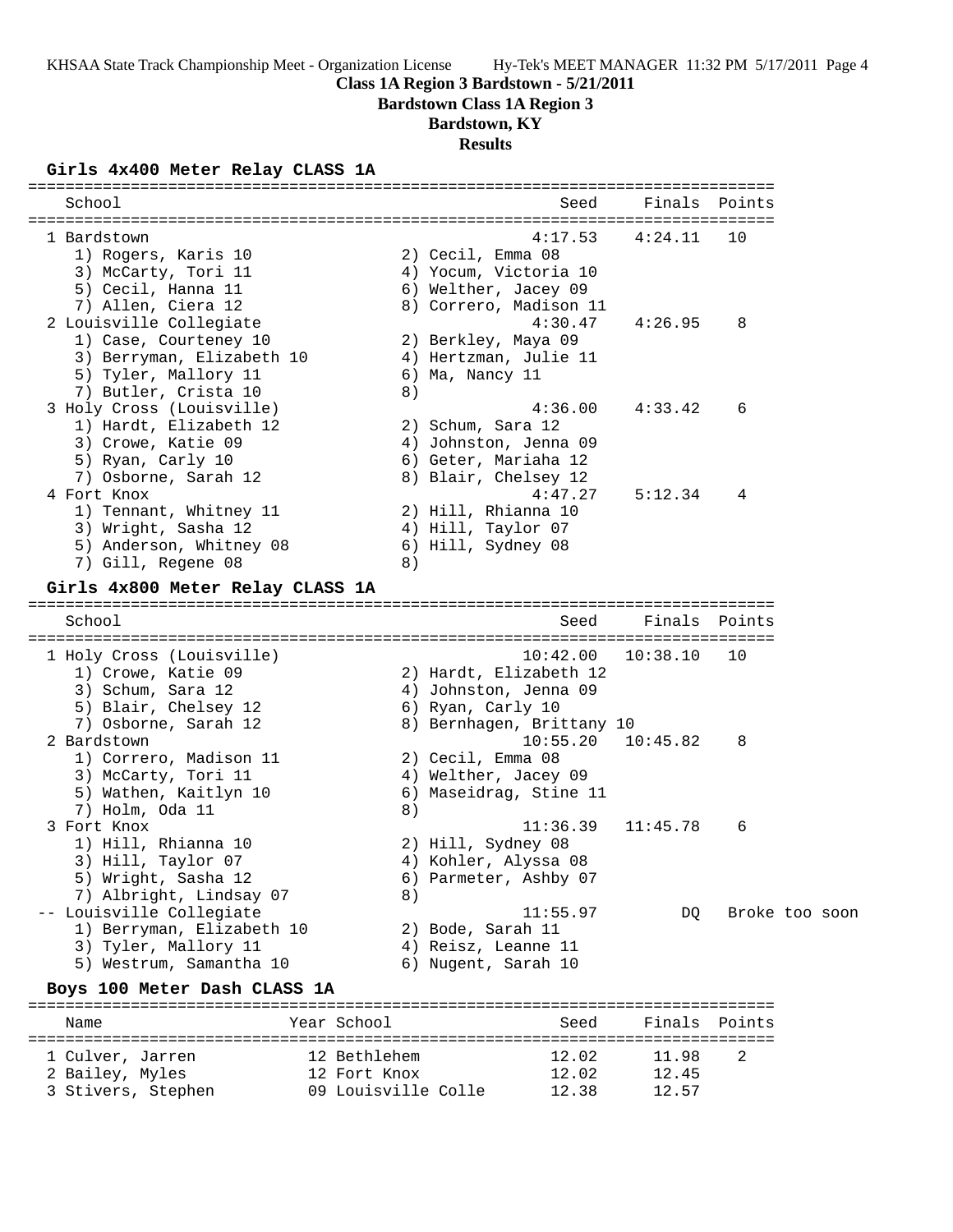### **Class 1A Region 3 Bardstown - 5/21/2011**

**Bardstown Class 1A Region 3**

# **Bardstown, KY**

### **Results**

| Boys 100 Meter Dash CLASS 1A |  |  |  |  |  |
|------------------------------|--|--|--|--|--|
|------------------------------|--|--|--|--|--|

| 4 Bonn, Christian            | 09 Portland Christian | 12.61   | 12.78   |                |
|------------------------------|-----------------------|---------|---------|----------------|
| 5 Isham, Simon               | 11 Walden             | 13.63   | 13.17   |                |
| 6 Kelley, William            | 09 Bethlehem          | 12.94   | 13.25   |                |
| 7 Peterson, Patrick          | 09 Walden             | 13.92   | 13.43   |                |
| 8 Bowen, Chaz                | 12 Lou. Holy Cross    | 14.00   | 14.35   |                |
| Section <sub>2</sub>         |                       |         |         |                |
| 1 Klaassen, Andy             | Whitefield Academy    | 11.40   | 11.38   | 10             |
| 2 Summers, Sam               | 12 Kentucky Country   | 11.49   | 11.51   | 8              |
| 3 Dingle, Dominic            | 11 Fort Knox          | 11.64   | 11.81   | 6              |
| 4 Griffith, Ezra             | 09 Louisville Colle   | 11.44   | 11.88   | $\overline{4}$ |
| 5 Drury, Aaron               | 10 Lou. Holy Cross    | 11.50   | 12.01   | $\mathbf{1}$   |
| 6 Jackson, Chaqualin         | 11 Bardstown          | 11.43   | 12.14   |                |
| 7 Miller, Keith              | 11 Kentucky Country   | 11.86   | 12.23   |                |
| 8 Tonge, Deion               | 09 Bardstown          | 11.94   | 12.41   |                |
|                              |                       |         |         |                |
| Boys 200 Meter Dash CLASS 1A |                       |         |         |                |
| Name                         | Year School           | Seed    |         | Finals Points  |
|                              |                       |         |         |                |
| Section 1                    |                       |         |         |                |
| 1 Culver, Jarren             | 12 Bethlehem          | 24.71   | 25.16   |                |
| 2 Stivers, Stephen           | 09 Louisville Colle   | 25.52   | 25.20   |                |
| 3 Bailey, Myles              | 12 Fort Knox          | 25.24   | 25.26   |                |
| 4 Holloway, Guy              | 10 Walden             | 25.91   | 25.35   |                |
| 5 Sears, Logan               | 09 Walden             | 27.54   | 26.95   |                |
| 6 Herbert, Josh              | 09 DeSales            | 26.00   | 28.33   |                |
| 7 Haque, Momin               | 10 Kentucky Country   | 31.07   | 28.82   |                |
| 8 Hasler, Luke               | 09 DeSales            | 27.00   | 29.27   |                |
| Section <sub>2</sub>         |                       |         |         |                |
| 1 Klaassen, Andy             | Whitefield Academy    | 22.77   | 23.01   | 10             |
| 2 Summers, Sam               | 12 Kentucky Country   | 23.34   | 23.36   | 8              |
| 3 Lyvers, Ben                | 12 Bardstown          | 23.76   | 23.59   | 6              |
| 4 Dingle, Dominic            | 11 Fort Knox          | 23.91   | 23.78   | $\overline{4}$ |
| 5 Hall, Chris                | 12 Bardstown          | 23.80   | 24.14   | 2              |
| 6 Drury, Aaron               | 10 Lou. Holy Cross    | 24.00   | 24.98   | $\mathbf{1}$   |
|                              |                       |         |         |                |
| Boys 400 Meter Dash CLASS 1A |                       |         |         |                |
| Name                         | Year School           | Seed    | Finals  | Points         |
|                              |                       |         |         |                |
| Section 1                    |                       |         |         |                |
| 1 Duff, Jordan               | 09 Kentucky Country   | 1:02.00 | 58.21   |                |
| 2 Bonn, Christian            | 09 Portland Christian | 58.01   | 58.41   |                |
| 3 Bearden, Nathan            | 09 Lou. Holy Cross    | 57.00   | 1:00.25 |                |
| Section 2                    |                       |         |         |                |
| 1 Perry, Ryan                | 11 Louisville Colle   | 51.94   | 52.05   | 10             |
| 2 Lyvers, Ben                | 12 Bardstown          | 51.40   | 52.27   | 8              |
| 3 Johnson, Reed              | 11 Fort Knox          | 52.76   | 54.12   | 6              |
| 4 Kirven, Tucker             | 11 Louisville Colle   | 56.60   | 55.19   | 4              |
| 5 Price, Brandon             | 09 Bardstown          | 55.21   | 55.75   | 2              |
| 6 Malone, Dominique          | 12 Lou. Holy Cross    | 55.00   | 57.12   | 1              |
| 7 Dyer, Kevin                | 09 Fort Knox          | 55.06   | 58.37   |                |
|                              |                       |         |         |                |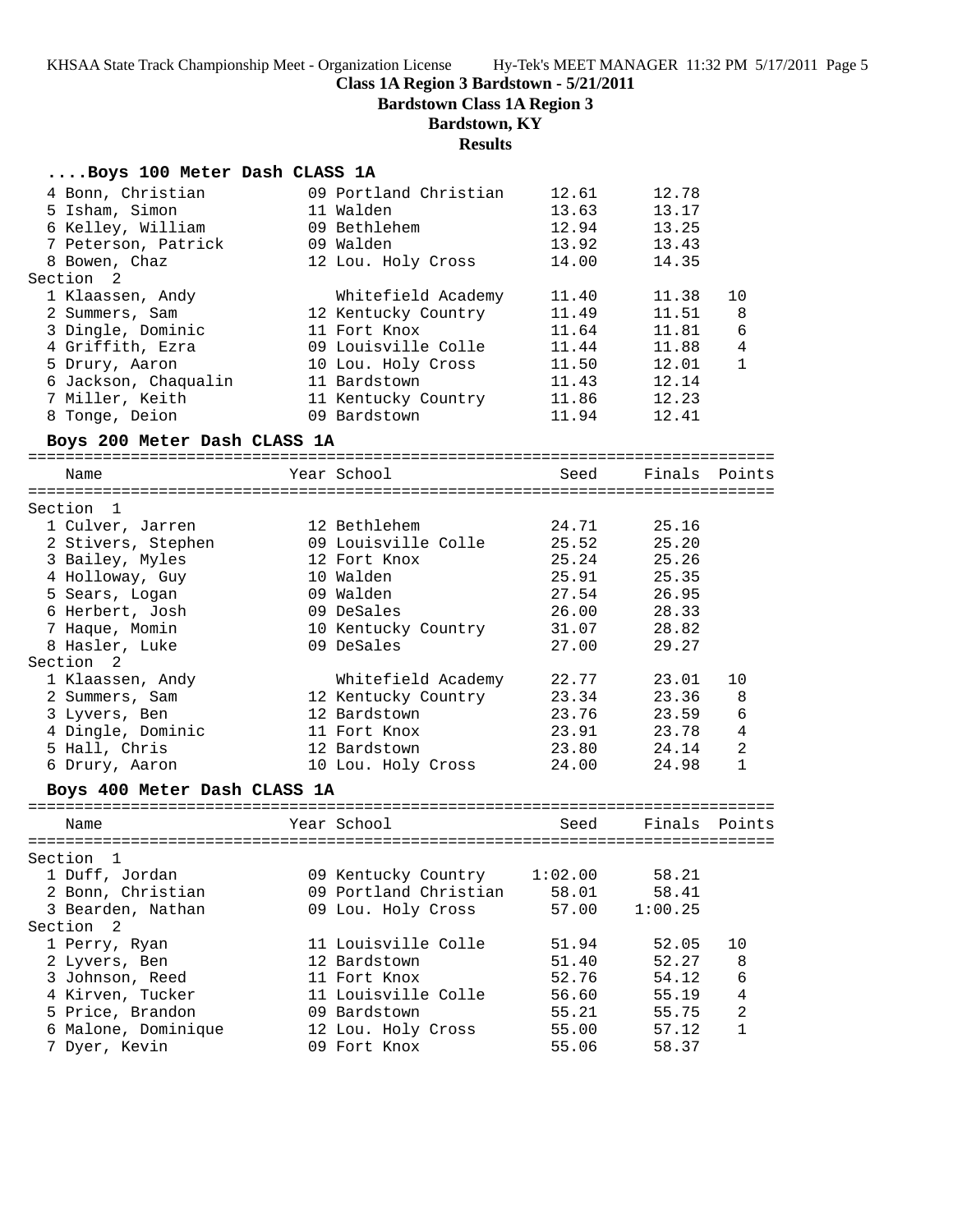### **Class 1A Region 3 Bardstown - 5/21/2011**

**Bardstown Class 1A Region 3**

# **Bardstown, KY**

**Results**

### **Boys 800 Meter Run CLASS 1A**

| Name                         | Year School           | Seed     | Finals   | Points            |
|------------------------------|-----------------------|----------|----------|-------------------|
|                              |                       |          |          |                   |
| Section<br>-1                |                       |          |          |                   |
| 1 Thomson, Jacob             | 10 Lou. Holy Cross    | 1:57.00  | 2:02.55  | 10                |
| 2 Ray, Collin                | 12 Lou. Holy Cross    | 2:04.00  | 2:04.78  | 8                 |
| 3 Ceasar, Josh               | 11 Bardstown          | 2:06.37  | 2:06.13  | 6                 |
| 4 Dearing, Forest            | 10 Walden             | 2:15.65  | 2:06.85  | $\overline{4}$    |
| 5 Price, Brandon             | 09 Bardstown          | 2:07.63  | 2:07.57  | $\overline{2}$    |
| 6 Boatwright, Lucas          | 11 Louisville Colle   | 2:12.60  | 2:14.41  | $\mathbf{1}$      |
| 7 Coale, Lee                 | 12 Bethlehem          | 2:24.25  | 2:15.51  |                   |
| 8 Howard, Conner             | 12 Fort Knox          | 2:30.49  | 2:22.77  |                   |
| 9 Flewellen, Marcus          | 11 Kentucky Country   | 2:26.51  | 2:28.57  |                   |
| 10 Powerleau, Drew           | 11 Bethlehem          | 2:35.22  | 2:30.31  |                   |
| 11 Thackrey, Richard         | 09 Fort Knox          | 2:17.79  | 2:38.83  |                   |
| 12 Hobbs, Daren              | 09 DeSales            | 2:44.00  | 2:50.93  |                   |
| 13 Tariq, Hussain            | 10 Kentucky Country   | 2:47.80  | 2:53.93  |                   |
| Boys 1600 Meter Run CLASS 1A |                       |          |          |                   |
| Name                         | Year School           | Seed     | Finals   | Points            |
| .================            |                       |          |          |                   |
| 1 Thomson, Jacob             | 10 Lou. Holy Cross    | 4:18.00  | 4:35.24  | 10                |
| 2 Perronie, Dominic          | 12 Lou. Holy Cross    | 4:32.00  | 4:40.60  | 8                 |
| 3 Burke, John                | 12 Louisville Colle   | 4:38.24  | 4:42.11  | 6                 |
| 4 Billings, Jonathan         | 10 Fort Knox          | 4:41.50  | 4:42.92  | $\overline{4}$    |
| 5 Ceasar, Josh               | 11 Bardstown          | 4:49.41  | 4:43.18  | 2<br>$\mathbf{1}$ |
| 6 Kahleifeh, Zach            | 09 Bardstown          | 5:02.54  | 4:56.05  |                   |
| 7 Wunsch, Jacob              | 09 Walden             | 5:19.19  | 5:06.67  |                   |
| 8 Thackrey, Richard          | 09 Fort Knox          | 5:06.71  | 5:07.77  |                   |
| 9 James, Frank               | 11 Kentucky Country   | 5:29.50  | 5:09.33  |                   |
| 10 Bettag, Parker            | 09 DeSales            | 5:23.00  | 5:15.22  |                   |
| 11 Nassar, Elias             | 11 Louisville Colle   | 5:22.50  | 5:22.11  |                   |
| 12 Mattingly, Jonathan       | 09 DeSales            | 5:24.00  | 5:35.19  |                   |
| 13 Powerleau, Drew           | 11 Bethlehem          | 5:55.33  | 5:46.89  |                   |
| 14 Tariq, Hussain            | 10 Kentucky Country   | 5:56.24  | 6:26.75  |                   |
| Boys 3200 Meter Run CLASS 1A |                       |          |          |                   |
| Name                         | Year School           | Seed     | Finals   | Points            |
| 1 Thomson, Jacob             | 10 Lou. Holy Cross    | 9:15.00  | 9:53.16  | 10                |
| 2 Perronie, Dominic          | 12 Lou. Holy Cross    | 9:43.00  | 10:01.11 | 8                 |
| 3 Taylor, Jonathan           | 09 Portland Christian | 10:12.00 | 10:13.14 | 6                 |
| 4 Burke, John                | 12 Louisville Colle   | 10:00.10 | 10:14.53 | 4                 |
| 5 Billings, Jonathan         | 10 Fort Knox          | 10:24.24 | 10:16.25 | 2                 |
| 6 Phillips, Jordan           | 11 Bardstown          | 11:29.43 | 11:17.92 | $\mathbf{1}$      |
| 7 Kahleifeh, Zach            | 09 Bardstown          | 11:38.20 | 11:21.90 |                   |
| 8 Sirois, Jordan             | 09 Fort Knox          | 11:51.80 | 11:23.32 |                   |
| 9 Bettag, Parker             | 09 DeSales            | 11:38.00 | 11:32.45 |                   |
| 10 Mattingly, Jonathan       | 09 DeSales            | 11:40.00 | 11:43.66 |                   |
| 11 James, Frank              | 11 Kentucky Country   | 12:22.28 | 12:03.12 |                   |
| 12 Spear, Ben                | 09 Walden             |          | 12:32.32 |                   |
| 13 Burton, CJ                | 08 Walden             |          | 12:40.42 |                   |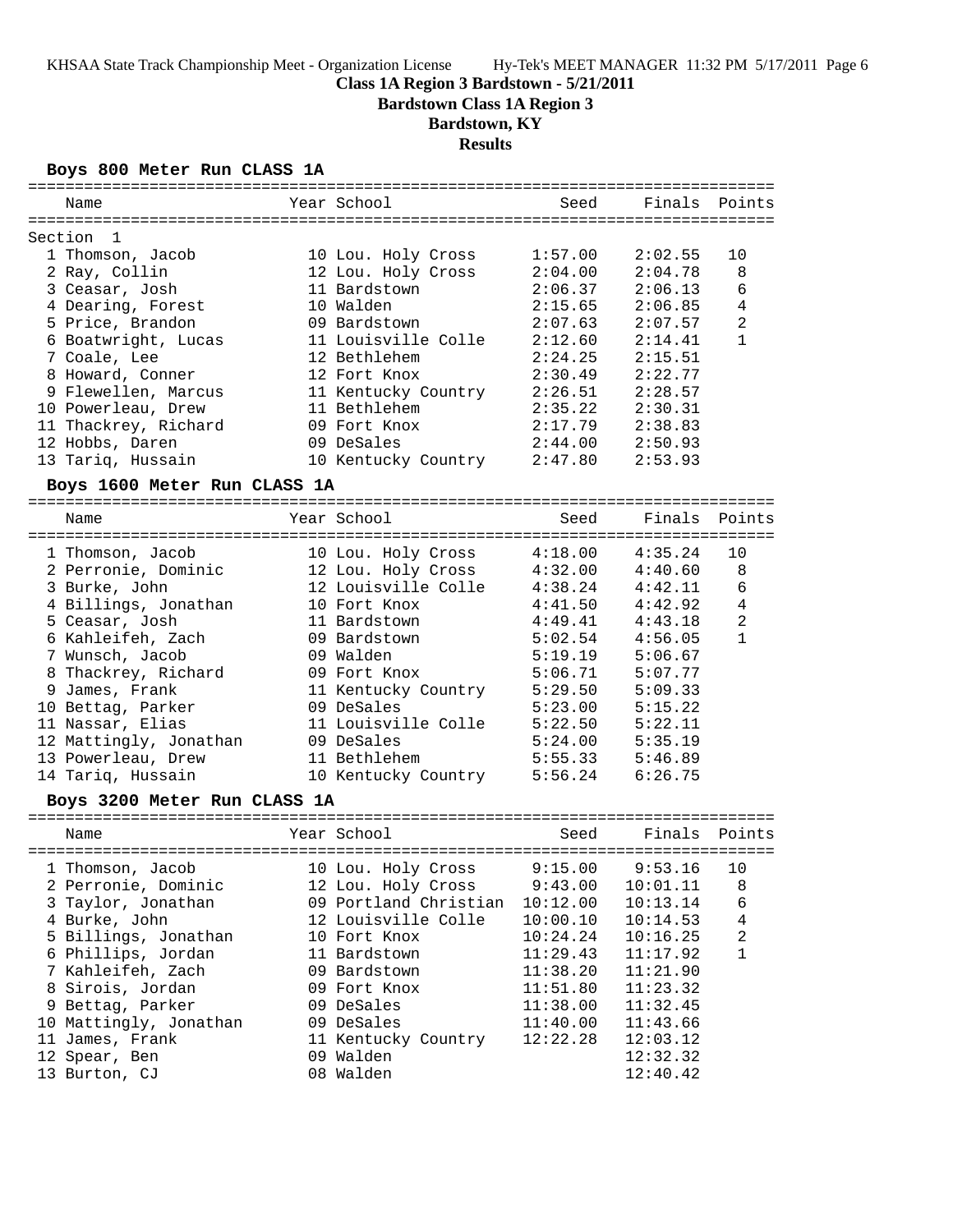### **Class 1A Region 3 Bardstown - 5/21/2011**

**Bardstown Class 1A Region 3**

# **Bardstown, KY**

### **Results**

### **Boys 110 Meter Hurdles CLASS 1A**

| ==============                  |             |                    |                     |                            |        |                |
|---------------------------------|-------------|--------------------|---------------------|----------------------------|--------|----------------|
| Name                            | Year School |                    |                     | Seed                       | Finals | Points         |
| 1 Tonge, Akio                   |             | 11 Fort Knox       |                     | 15.77                      | 15.70  | 10             |
| 2 Johnson, Greg                 |             |                    | 12 Lou. Holy Cross  | 15.50                      | 15.75  | 8              |
| 3 Sither, John                  |             | 12 Bardstown       |                     | 16.12                      | 16.33  | 6              |
| 4 Rice, Ben                     |             |                    | 10 Kentucky Country | 18.76                      | 18.52  | $\overline{4}$ |
| 5 Schonburg, Cody               |             |                    |                     | 19.90                      | 19.44  | $\overline{2}$ |
| 6 Cosby, Marcus                 |             | 10 Bardstown       | 12 Lou. Holy Cross  |                            | 20.12  | $\mathbf{1}$   |
| 7 Comstock, Jacob               | 11 DeSales  |                    |                     | 20.56                      | 21.29  |                |
|                                 |             |                    |                     |                            |        |                |
| Boys 300 Meter Hurdles CLASS 1A |             |                    |                     |                            |        |                |
| Name                            | Year School |                    |                     | Seed                       | Finals | Points         |
|                                 |             |                    |                     |                            |        |                |
| 1 Johnson, Greg                 |             | 12 Lou. Holy Cross |                     | 41.53                      | 41.50  | 10             |
| 2 Hall, Chris                   |             | 12 Bardstown       |                     | 41.52                      | 41.63  | 8              |
| 3 Tonge, Akio                   |             | 11 Fort Knox       |                     | 41.94                      | 43.35  | 6              |
| 4 Sither, John                  |             | 12 Bardstown       |                     | 43.82                      | 43.67  | $\overline{4}$ |
| 5 Schonburg, Cody               |             |                    | 12 Lou. Holy Cross  | 47.00                      | 44.84  | $\overline{2}$ |
| 6 Rice, Ben                     |             |                    | 10 Kentucky Country | 48.24                      | 48.82  | $\mathbf{1}$   |
| 7 Comstock, Jacob               | 11 DeSales  |                    |                     | 51.21                      | 52.41  |                |
| 8 Spinella, Bryan               | 11 DeSales  |                    |                     | 56.00                      | 56.48  |                |
| Boys 4x100 Meter Relay CLASS 1A |             |                    |                     |                            |        |                |
|                                 |             |                    |                     |                            |        |                |
| School                          |             |                    |                     | Seed                       | Finals | Points         |
|                                 |             |                    |                     |                            |        |                |
| 1 Fort Knox                     |             |                    |                     | 44.91                      | 45.27  | 10             |
| 1) Dyer, Kevin 09               |             |                    |                     | 2) Dingle, Dominic 11      |        |                |
| 3) Tonge, Akio 11               |             |                    |                     | 4) Johnson, Reed 11        |        |                |
| 5) Wingate, Andre 11            |             |                    |                     | 6) Bailey, Myles 12        |        |                |
| 2 Bardstown                     |             |                    |                     | 45.30                      | 46.14  | 8              |
| 1) Jackson, Chaqualin 11        |             |                    |                     | 2) Tonge, Deion 09         |        |                |
| 3) Sither, John 12              |             |                    |                     | 4) Coulter, Brandon 11     |        |                |
| 5) Stone, John 12               |             |                    | 6) Yocum, Dee 10    |                            |        |                |
| 7) Cosby, Marcus 10             |             |                    | 8) Hall, Chris 12   |                            |        |                |
| 3 Walden                        |             |                    |                     | 52.27                      | 51.33  | 6              |
| 1) Sears, Logan 09              |             |                    |                     | 2) Isham, Simon 11         |        |                |
| 3) Holloway, Guy 10             |             |                    |                     | 4) Peterson, Patrick 09    |        |                |
| 4 Holy Cross (Louisville)       |             |                    |                     | 47.50                      | 51.36  | 4              |
| 1) Malone, Dominique 12         |             |                    |                     | 2) Schonburg, Cody 12      |        |                |
| 3) Bowen, Chaz 12               |             |                    |                     | 4) Bearden, Nathan 09      |        |                |
| 5) Johnson, Greg 12             |             |                    |                     | 6) Hammerstrom, Kendall 11 |        |                |
| 7) Drury, Aaron 10              |             |                    |                     | 8) Morgan, Hunter 11       |        |                |
| 5 Bethlehem                     |             |                    |                     | 52.44                      | 54.86  | 2              |
| 1) Kelley, William 09           |             |                    | 2) Allen, Ian 09    |                            |        |                |
| 3) Roche, Alex 09               |             |                    |                     | 4) Culver, Jarren 12       |        |                |
| 5) Strange, Evan 10             |             |                    |                     | 6) Allen, Brett 09         |        |                |
| 6 DeSales                       |             |                    |                     | 51.24                      | 55.95  | 1              |
| 1) Herbert, Josh 09             |             |                    |                     | 2) Hasler, Luke 09         |        |                |
| 3) Hobbs, Daren 09              |             |                    |                     | 4) Spinella, Bryan 11      |        |                |
| 5) Albarran, Roger 09           |             |                    |                     | 6) Comstock, Jacob 11      |        |                |
| 7) Mattingly, Jonathan 09       |             |                    |                     | 8) Bettag, Parker 09       |        |                |
|                                 |             |                    |                     |                            |        |                |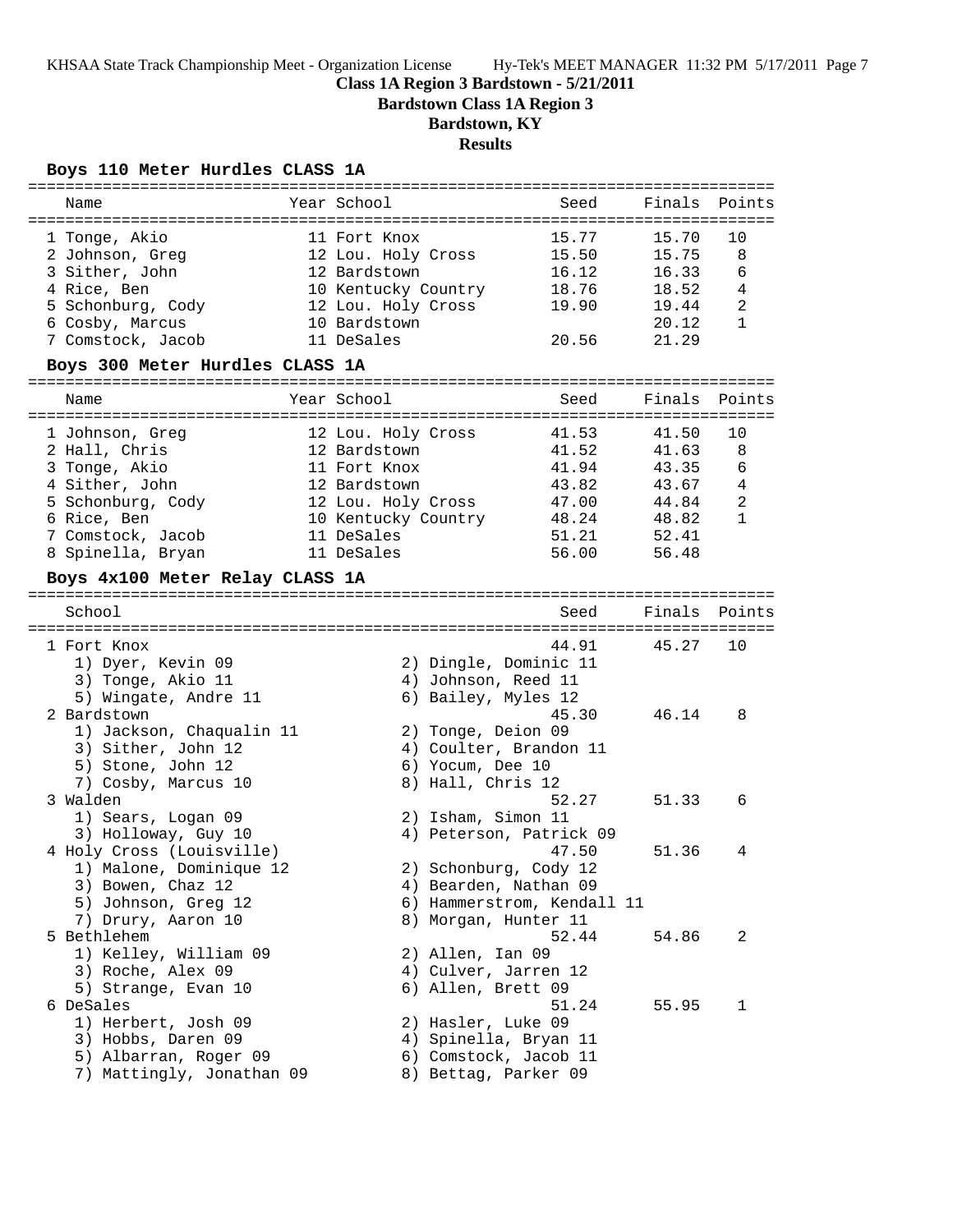### **Class 1A Region 3 Bardstown - 5/21/2011**

**Bardstown Class 1A Region 3**

# **Bardstown, KY**

**Results**

### **Boys 4x200 Meter Relay CLASS 1A**

| School                                               |    | Seed                                     | Finals                           | Points |                      |
|------------------------------------------------------|----|------------------------------------------|----------------------------------|--------|----------------------|
| 1 Fort Knox                                          |    | 1:33.64                                  | 1:33.90                          | 10     |                      |
| 1) Johnson, Reed 11                                  |    | 2) Dyer, Kevin 09                        |                                  |        |                      |
| 3) Dingle, Dominic 11                                |    | 4) Wingate, Andre 11                     |                                  |        |                      |
| 5) Tonge, Akio 11                                    |    | 6) Bailey, Myles 12                      |                                  |        |                      |
| 2 Bardstown                                          |    | 1:33.25                                  | 1:34.24                          | 8      |                      |
| 1) Jackson, Chaqualin 11                             |    | 2) Hall, Chris 12                        |                                  |        |                      |
| 3) Coulter, Brandon 11                               |    | 4) Lyvers, Ben 12                        |                                  |        |                      |
| 5) Yocum, Dee 10                                     |    | 6) Woodson, Andre 10                     |                                  |        |                      |
| 7) Stone, John 12                                    |    | 8) Cosby, Marcus 10                      |                                  |        |                      |
| 3 Louisville Collegiate                              |    | 1:39.74                                  | 1:34.49                          | 6      |                      |
| 1) Griffith, Ezra 09                                 |    | 2) Nieto, Eric 12                        |                                  |        |                      |
| 3) Schutte, Collin 11                                |    | 4) Perry, Ryan 11                        |                                  |        |                      |
| 5) Stivers, Stephen 09                               |    | 6) Kirven, Tucker 11                     |                                  |        |                      |
| 7) Abu Ali, Mohammed 12                              |    | 8) Boatwright, Lucas 11                  |                                  |        |                      |
| 4 Walden                                             |    | 1:45.95                                  | 1:44.57                          | 4      |                      |
| 1) Holloway, Guy 10<br>3) Peterson, Patrick 09       |    | 2) Sears, Logan 09<br>4) Isham, Simon 11 |                                  |        |                      |
| 5 Bethlehem                                          |    | 1:42.85                                  | 1:59.98                          | 2      |                      |
| 1) Kelley, William 09                                |    | 2) Roche, Alex 09                        |                                  |        |                      |
| 3) Allen, Brett 09                                   |    | 4) Allen, Ian 09                         |                                  |        |                      |
| 5) Coale, Lee 12                                     |    | 6) Culver, Jarren 12                     |                                  |        |                      |
| -- Holy Cross (Louisville)                           |    | 1:40.00                                  | DQ                               |        | exchanged before zon |
| 1) Malone, Dominique 12                              |    | 2) Schonburg, Cody 12                    |                                  |        |                      |
| 3) Bowen, Chaz 12                                    |    | 4) Bearden, Nathan 09                    |                                  |        |                      |
| 5) Hammerstrom, Kendall 11                           |    | 6) Drury, Aaron 10                       |                                  |        |                      |
| 7) Johnson, Greg 12                                  |    | 8) Morgan, Hunter 11                     |                                  |        |                      |
| Boys 4x400 Meter Relay CLASS 1A                      |    |                                          |                                  |        |                      |
| School                                               |    | Seed                                     | Finals                           | Points |                      |
| 1 Bardstown                                          |    | 3:32.56                                  | =====================<br>3:32.47 | 10     |                      |
| 1) Hall, Chris 12                                    |    | 2) Ceasar, Josh 11                       |                                  |        |                      |
| 3) Hubbard, Justin 11                                |    | 4) Lyvers, Ben 12                        |                                  |        |                      |
| 5) Price, Brandon 09                                 |    | 6) Kahleifeh, Zach 09                    |                                  |        |                      |
| 7) Jackson, Chaqualin 11                             | 8) |                                          |                                  |        |                      |
| 2 Louisville Collegiate                              |    | 3:38.65                                  | 3:33.72                          | 8      |                      |
| 1) Griffith, Ezra 09                                 |    | 2) Abu Ali, Mohammed 12                  |                                  |        |                      |
| 3) Nieto, Eric 12                                    |    | 4) Perry, Ryan 11                        |                                  |        |                      |
| 5) Kirven, Tucker 11                                 |    | 6) Stivers, Stephen 09                   |                                  |        |                      |
| 7) Nassar, Elias 11                                  |    | 8) Schutte, Collin 11                    |                                  |        |                      |
| 3 Fort Knox                                          |    | 3:32.14                                  | 3:34.37                          | 6      |                      |
| 1) Dyer, Kevin 09                                    |    | 2) Johnson, Reed 11                      |                                  |        |                      |
| 3) Wingate, Andre 11                                 |    | 4) Tonge, Akio 11                        |                                  |        |                      |
| 5) Dean, Hyrum 11                                    |    | 6) Howard, Conner 12                     |                                  |        |                      |
| 7) Bailey, Myles 12                                  |    | 8) Dingle, Dominic 11                    | 3:48.80                          |        |                      |
| 4 Holy Cross (Louisville)<br>1) Malone, Dominique 12 |    | 3:50.00<br>2) Hammerstrom, Kendall 11    |                                  | 4      |                      |
| 3) Morgan, Hunter 11                                 |    | 4) Bearden, Nathan 09                    |                                  |        |                      |
| 5) Johnson, Greg 12                                  |    | 6) Schonburg, Cody 12                    |                                  |        |                      |
| 7) Drury, Aaron 10                                   |    | 8) Ray, Collin 12                        |                                  |        |                      |
|                                                      |    |                                          |                                  |        |                      |